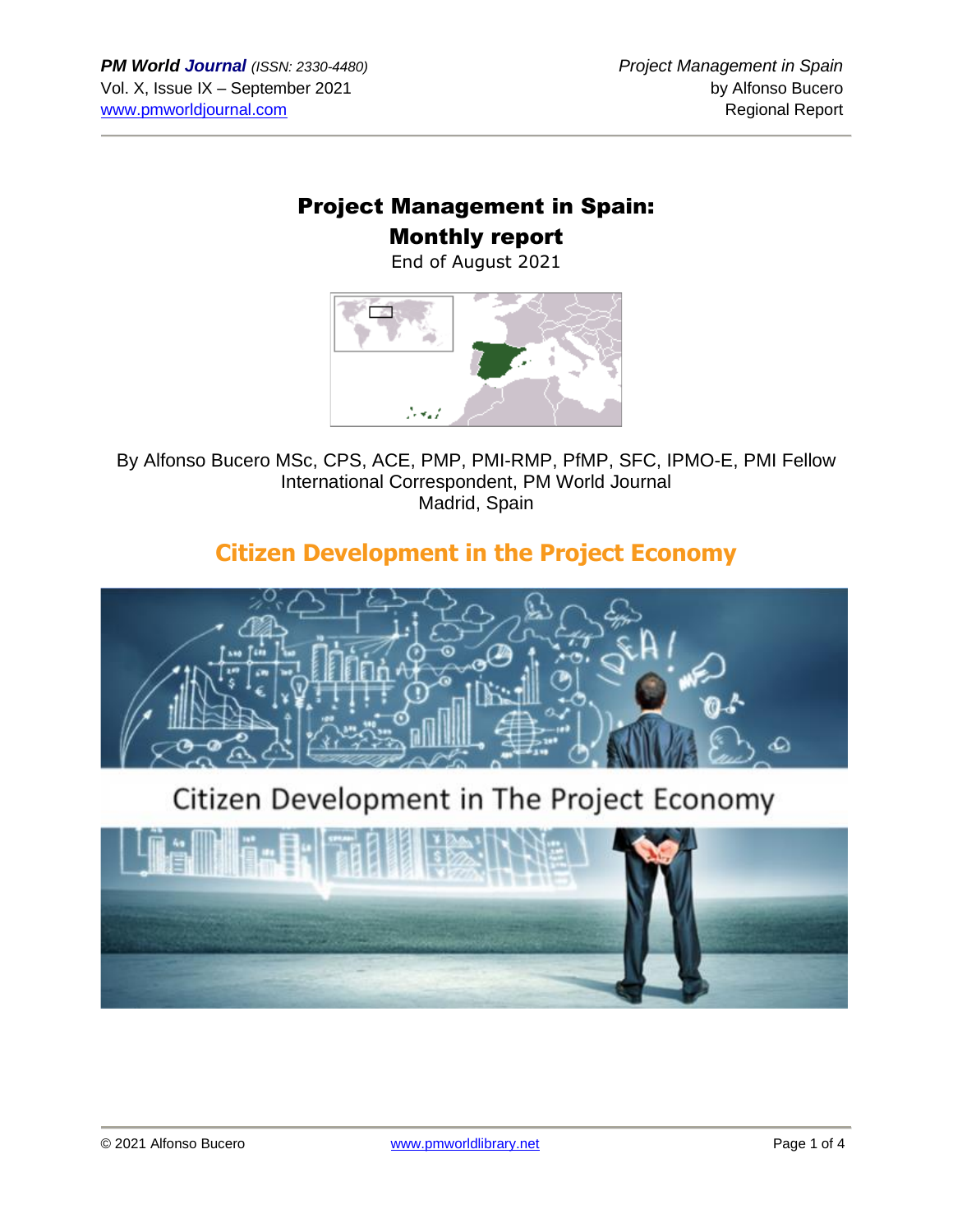A [citizen-developer](https://www.gartner.com/en/information-technology/glossary/citizen-developer) is a user without programming training who creates business software for other users through Low Code (LCDP) development or No Code development platforms supervised by the TI department in the organization.

Each organization, small or big, consolidated or recently created, needs more and more software to carry out their internal and external processes, with clients, providers, employees, etc. IT departments need more and more programmers in their payroll or subcontracted, but more and more available programmers are scarce.

Fortunately, more and more platforms in the cloud allow us to create code without programming. Programming good quality web or mobile applications is now possible by reusing components that hide technical complexity and will enable us to focus on business value.

For example, any person without technical training can program a survey with [SurveyMonkey](https://en.wikipedia.org/wiki/SurveyMonkey) or [Google Forms,](https://en.wikipedia.org/wiki/Google_Forms) a marketing campaign by email by using [Mailchimp,](https://en.wikipedia.org/wiki/Mailchimp) a visual report using [PowerBI,](https://en.wikipedia.org/wiki/Microsoft_Power_BI) a portal or a blog using [WordPress,](https://en.wikipedia.org/wiki/WordPress) etc. Other **platforms No-Code very** popular are listed as follows:

- **Zapier**, for connecting applications.
- [Shopify,](https://en.wikipedia.org/wiki/Shopify) for online programming shopping.
- [AppSheet,](https://en.wikipedia.org/wiki/AppSheet) acquired by Google in January 2020.
- [Webflow,](https://en.wikipedia.org/wiki/Webflow) for programming web pages.
- [Airtable,](https://en.wikipedia.org/wiki/Airtable) for programming databases.
- [Glide,](https://www.glideapps.com/) for mobile programming applications (not installed from Google Play o App Store, they are links to web applications with mobile appearance, also called [PWA\)](https://www.smashingmagazine.com/2016/08/a-beginners-guide-to-progressive-web-apps/#:~:text=By%20definition%2C%20a%20progressive%20web,be%20discoverable%20in%20search%20engines.).

In the Project economy, people have the necessary knowledge and skills to transform ideas into reality. The organizations deliver value to project stakeholders by finishing their projects successfully, product delivery, and value flow alignment.

In this context, **[PMI](https://www.pmi.org/)** is impelling the role of *citizen-developer*, initially through foundation training and [publishing](https://www.amazon.es/dp/B08V6T4HL7/ref=cm_sw_r_tw_dp_PE7G9X25VWTH3BK547VN) a book. It proposes **a methodological framework** based on functions, techniques, maturity model, etc., to help organizations to take benefit from *citizen development* by avoiding challenging problems like [Shadow IT.](https://en.wikipedia.org/wiki/Shadow_IT)

[According](https://link.medium.com/jMcNlLW89db) Gartner's predictions, in 2024, more than 65% of business applications will be developed using LCNC platforms. That implies that most of the software projects will have in their teams some *citizen-developer*. The project manager must facilitate effective team collaboration among the IT support department and all business stakeholders in these projects.

It is essential to understand well that *citizen-development* does not mean that software projects will work outside IT. But precisely the opposite: project teams will use LCNC tools provided by the IT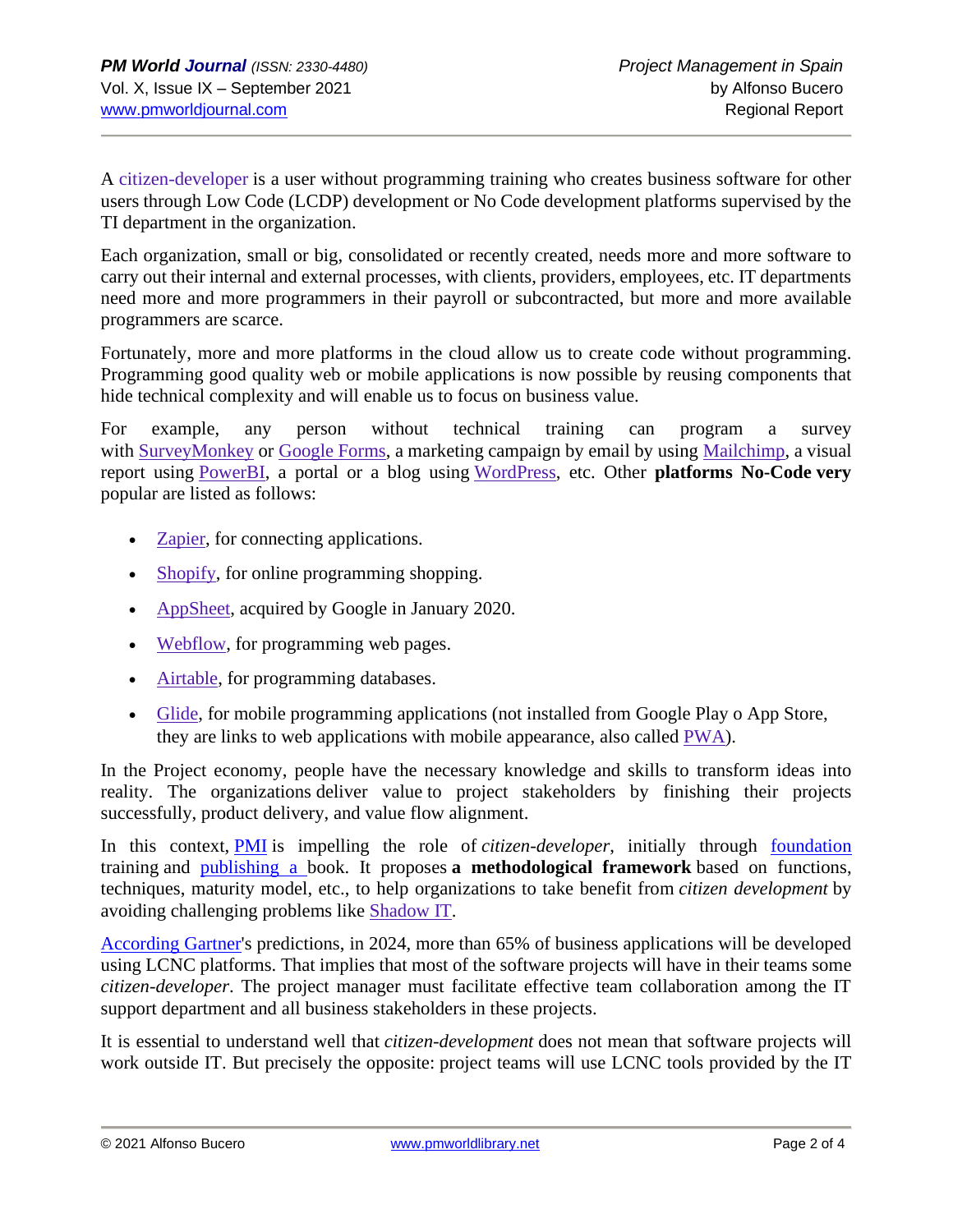department, which will always supervise that functional requirement are accomplished. IT department changes from "working for the business" to "working with the business."

Software projects in the Project economy use hiper-agile Project life cycles: building prototypes and [MVPs](https://en.wikipedia.org/wiki/Minimum_viable_product) to deliver value to business users as soon as possible, under IT technical supervision.

When the Project economy uses *citizen developers*, we as Project managers must ensure that **all stakeholders collaborate to deliver business value**. Efficient requirement management has always been a major challenge for software projects. As **[Tom DeMarco](https://en.wikipedia.org/wiki/Tom_DeMarco)** said in his **book** "Peopleware":

"For software projects, it is more important sociology than technology".



Por **Jose Barato**, PMP, PMI-ACP, PMI-Madrid Officer